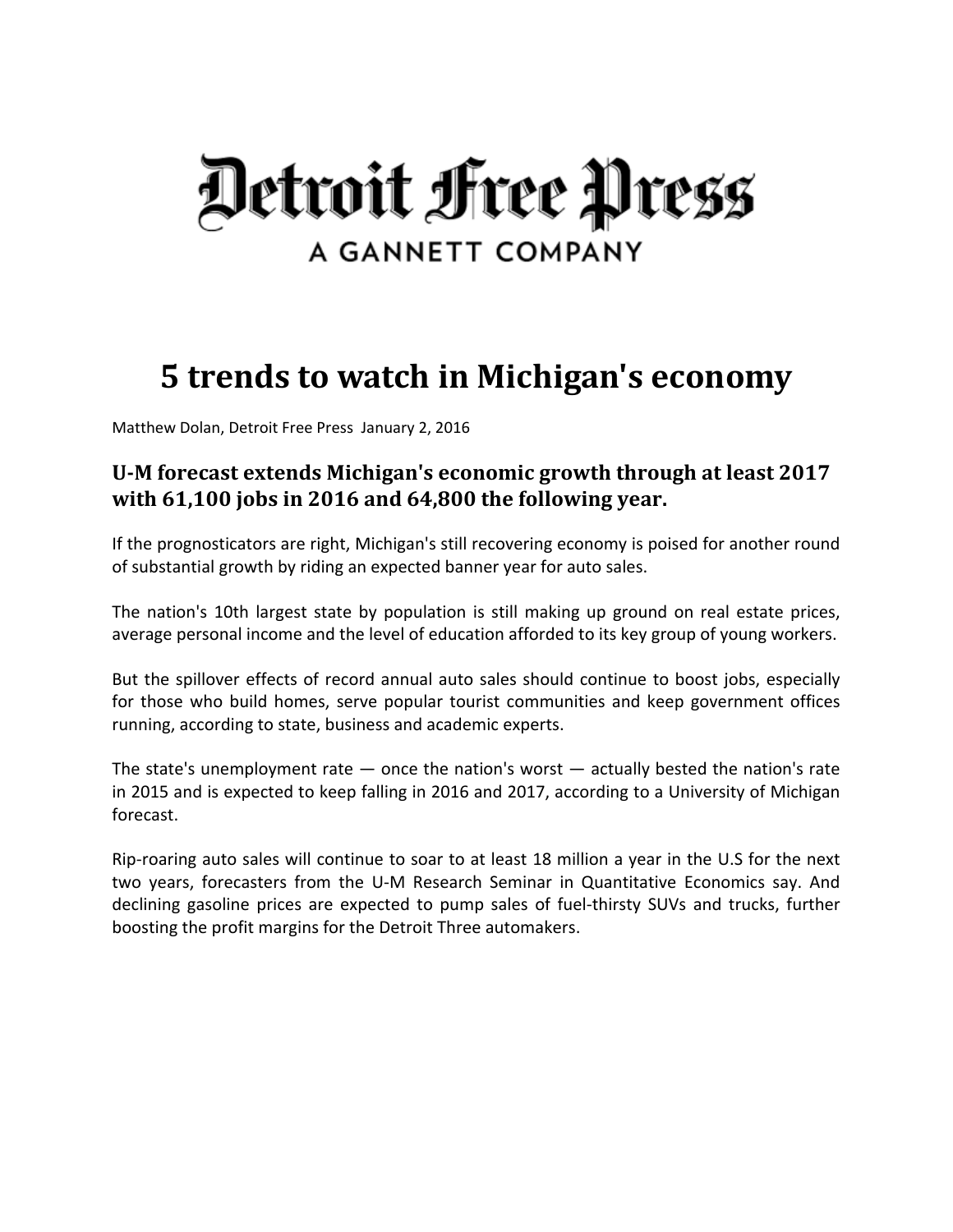

**University of Michigan professor George Fulton**

University of Michigan professor George Fulton Michigan has just completed its sixth year of economic recovery, averaging 74,200 new jobs a year. U‐M's forecasted growth extends the streak through at least 2017 with 61,100 jobs in 2016 and 64,800 the following year.

The state unemployment rate fell to 5.1% from 6.5%, as of November 2015. More progress is expected in 2016 when the rate is expected to drop to 4.8%.

But who will produce the state's new jobs? Those who employ professionals, construction workers and people involved in trade,

transportation and utilities are expected to lead the pack.

But then by the end of 2016, the overall rate of economic growth

is expected to start to slow compared with recent years. Exactly when that happens may depend on when the auto industry takes its foot off the gas, experts say.

"The boom is ending," U‐M senior research specialist Donald Grimes, one of the authors of the annual state economic forecast, said of auto sales, which are cyclical and expected to max out by 2017. "The real test of the Michigan economy is how sustainable is economic growth going to be in 2016 and beyond."

# **Need to diversify**

Efforts in Michigan at diversifying the economy appear to be paying some dividends.

In Grand Rapids, where unemployment is 3.3%, economic growth is so strong even when compared to other metro areas nationally that George A. Erickcek and Brian Pittelko at W.E. Upjohn Institute for Employment Research concluded in a December presentation "it may not get any better than this."

Another economic bright spot has been Ann Arbor, home to U‐M and several technology companies. In 2015, LLamasoft, founded in 2003 by U‐M graduates to design supply chain software, scored a recent \$50-million investment by affiliates of the investment bank Goldman Sachs and acquired a major competitor.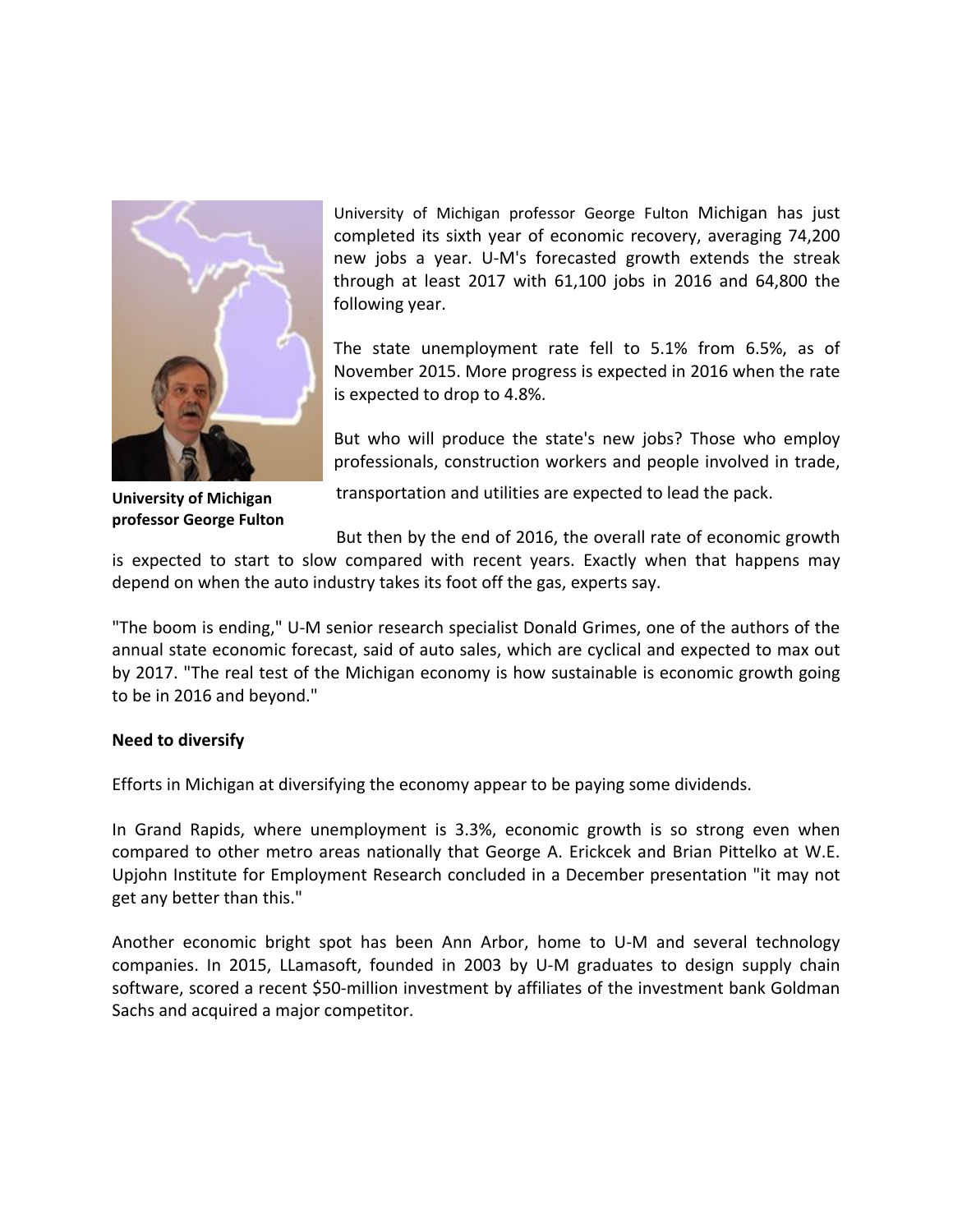In an interview, Ginger Stegmier, vice president of global marketing, said the company hired 58 people for its Ann Arbor operations and expected a similar pace in 2016. Still, luring qualified employees to Michigan can be a challenge, especially for tech jobs.

"We really have to step up our game to compete for talent in this market," LLamasoft human resources manager Maureen Putnam said, according to a follow‐up e‐mail.

# **Global economy factors**

It's possible of course that a number of different factors local and global could ding the rosy outlook.

Michigan is a major exporter, tying the state to swings in the global economy. Chicago only recently surpassed the Detroit region as the No. 1 exporter to Canada in 2014. The state's economy also is especially sensitive to interest rates because of its high concentration in bigticket consumer goods such as cars.

The Federal Open Market Committee, chaired by Janet Yellen, voted to increase the near‐zero overnight lending rate to banks by 0.25 basis points in late 2015 for the first time in years. The committee is the policy making arm of the U.S. Federal Reserve.

Uncertainty around growth in China and in the rest of the developing world could be a concern. A stronger U.S. dollar could also make it harder for Michigan manufacturers to compete abroad. Already, the head of the International Monetary Fund is warning that global economic growth could be disappointing next year.

Michigan still relies heavily on its Big Three automakers. Auto industry employment should continue growing in 2016, albeit more moderately. But the industry could underperform if vehicle sales slow unexpectedly. Also, hiring could simmer down more naturally after several years of expansion and productivity gains.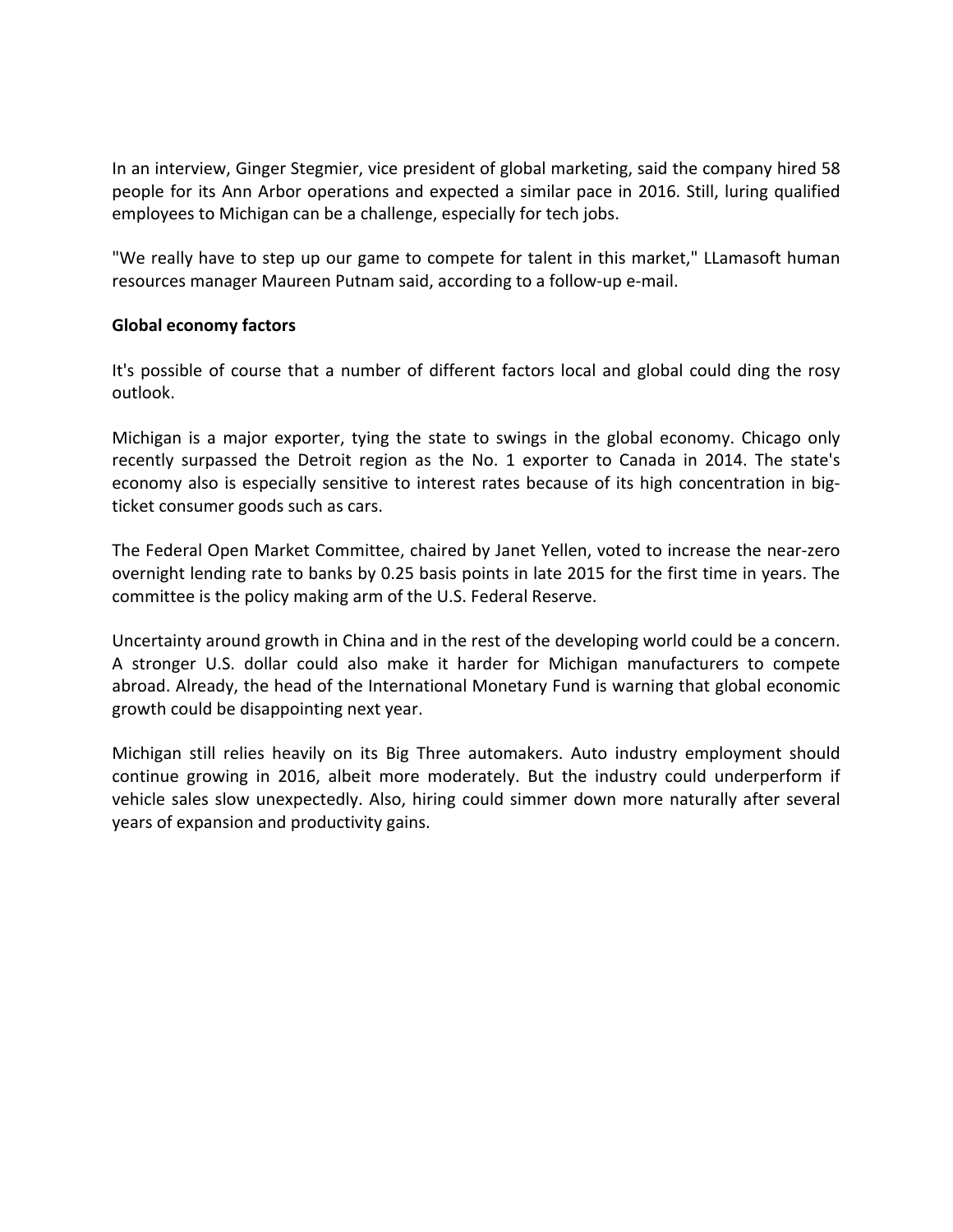

Ford and UAW marks the official start of contract talks with a group handshake with UAW Vice President Jimmy Settles, left, UAW President Dennis Williams, Executive Chairman of Ford Bill Ford Jr. and Chief Executive Officer of Ford Mark Fields today at Cass Technical High School in Detroit on Thursday, July 23, 2015. (Photo: Regina H. Boone Detroit Free Press)

Some local economies could be helped or hurt by corporate machinations. Questions still swirl about the future of jobs in Michigan after Midland‐based Dow Chemical announced it would combine with its rival DuPont by the end of 2016 in a \$130‐billion deal and subsequently spin off tax‐free into three independent, publicly traded companies. DuPont said in December it would cut 1,700 jobs in Delaware.

# **The Detroit effect**

Detroit continues to enjoy a successful exit from the bankruptcy process and also is enjoying a halo effect nationally from those who see the city as a value investment. But businesses looking to come into the city could step back if Detroit is seen as returning to its old ways, including new evidence of political corruption or unsustainable fiscal practice that led to ballooning costs.

John Boyd, a consultant who helps companies select sites for their businesses, said that in recent years Michigan smartly eliminated right‐to‐work union protections and reduced corporate taxes in an effort to make the state more attractive to new companies. The state was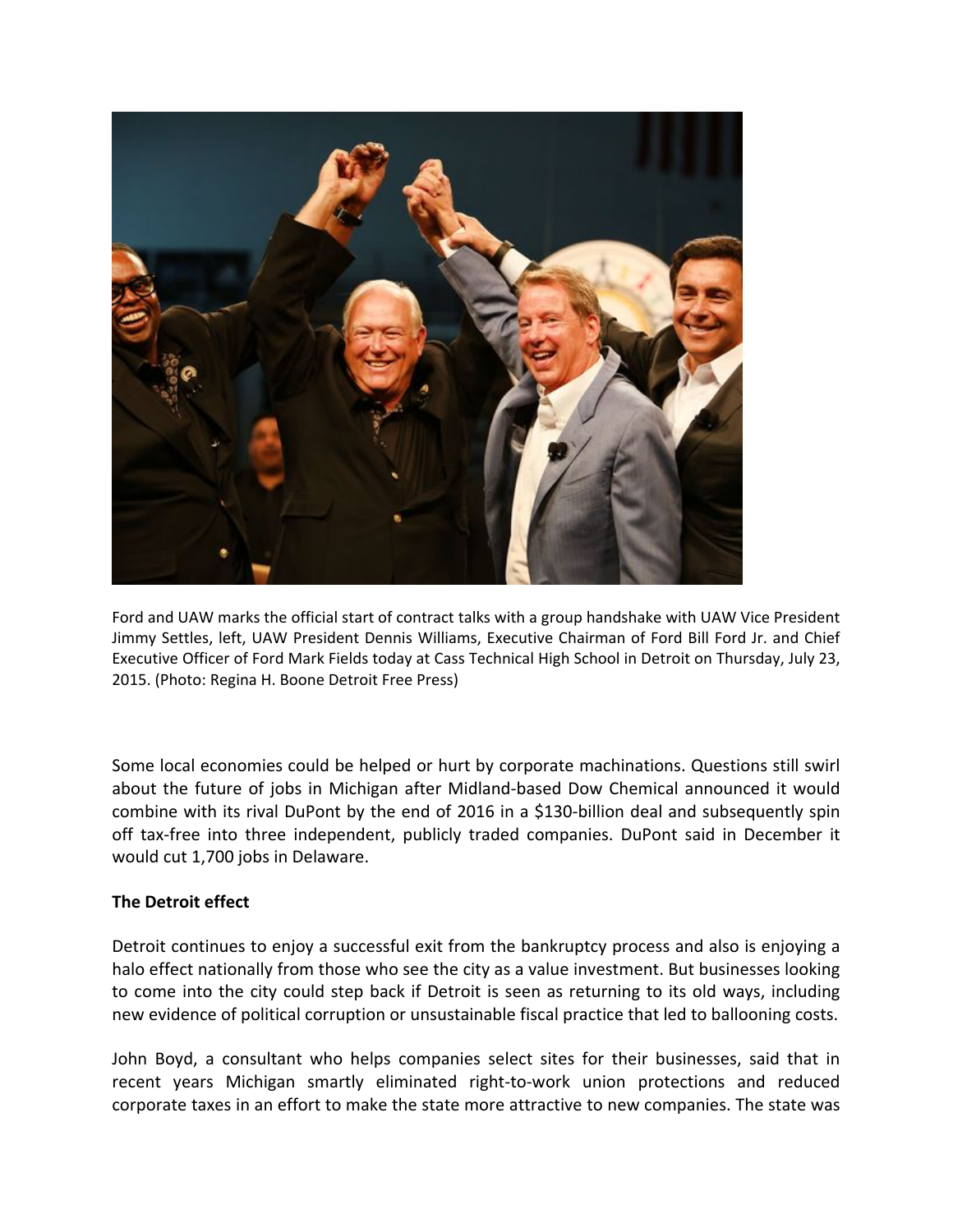among the top 10 pro-business states in 2015, according to a study by the Pollina Corp., a real estate firm specializing in selecting sites for international clients.

"It's been a sea‐change in term of the business climate," said Boyd, who has been in business from his New Jersey headquarters for 40 years.

He also lauded the state for lowering taxes this year for data centers, whom he has represented before in looking for new locations. Gov. Rick Snyder in late December signed into law measures that give tax breaks to data centers and are expected to draw what's been touted as a \$5‐billion investment in western Michigan by Nevada‐based Switch Corp.



Gov. Rick Snyder in late December signed into law measures that give tax breaks to data centers and are expected to draw what's been touted as a \$5‐billion investment in western Michigan by Nevada‐based Switch Corp. A rendering of the building complex is pictured here. (Photo: Switch)

# **Five key trends predicted for 2016**

#### **• Michigan still lags many states on key indicators.**

Michigan is entering its seventh year of economic recovery, having created 445,400 payroll jobs from the recession's low point in summer 2009 through mid‐2015. The continuing recovery in Michigan depends on the sustained expansion of the U.S. economy, a improved housing sector in Michigan and rising vehicle sales.